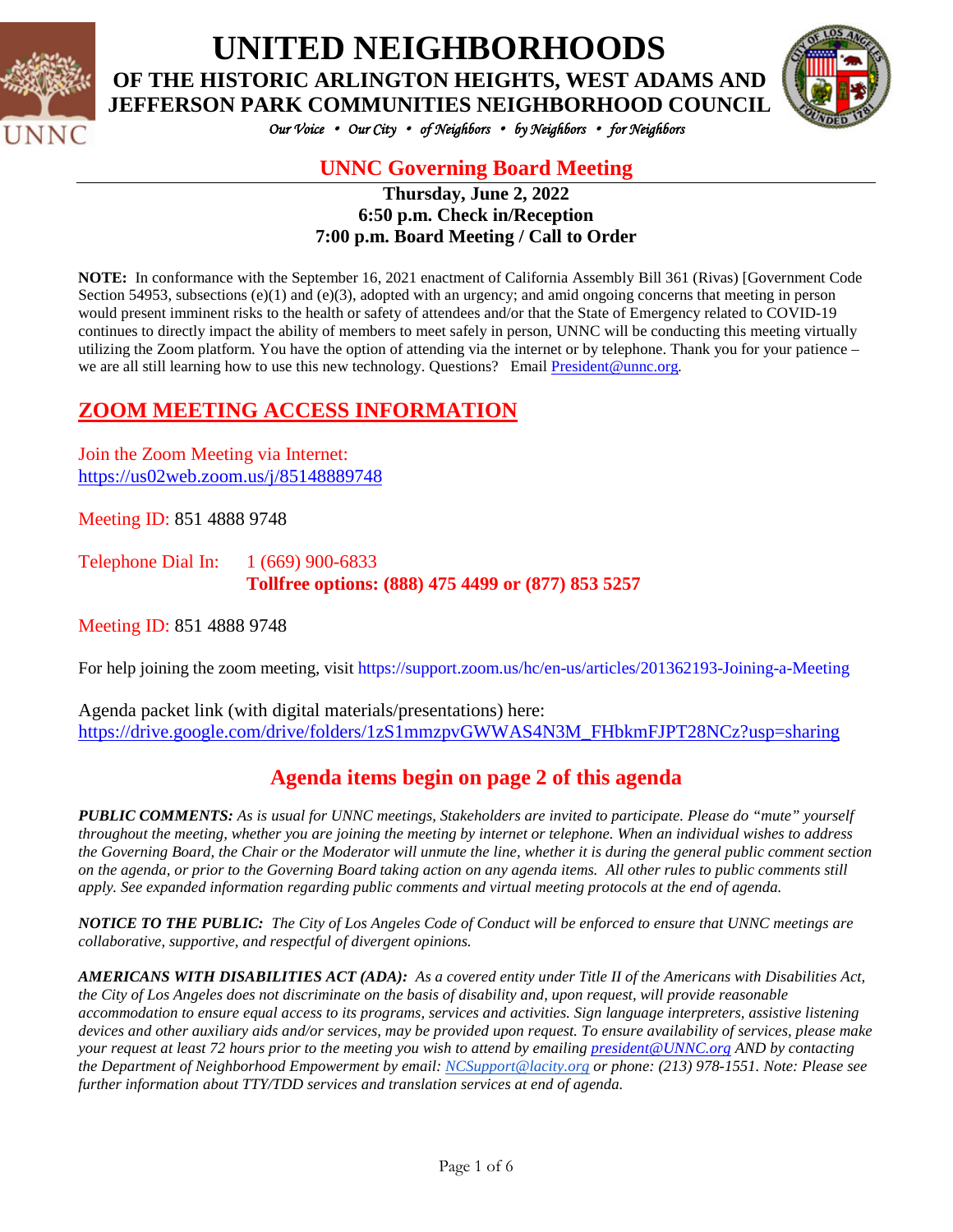



*Our Voice* • *Our City* • *of Neighbors* • *by Neighbors* • *for Neighbors* 

# **MEETING AGENDA**

*All times are approximate/estimates, and are at the discretion of the Chair and the Board*

#### (1) 7:00 p.m. **Call to order/Roll call L. Meyers**

(2) **Determination to continue to hold meetings virtually**: The Board of Neighborhood Commissioners (BONC) and the Department of Neighborhood Empowerment, with guidance from the Los Angeles City Attorney, have established that BONC has the authority to adopt AB 361 Findings Pursuant to Government Code Section 54953(E)(1)(b)-(c) on behalf of the City's neighborhood councils, and to determine that due to the Covid-19 state of emergency, meeting in person would present imminent risks to the health or safety of attendees. This meeting is being conducted virtually pursuant to that directive.

*AB 361 also defines more clearly how legislative bodies, including neighborhood councils, should prepare their agendas to provide for public access. Legislative bodies shall allow a reasonable amount of time per agenda item to allow public members the opportunity to provide public comment. If the agendas are "timed," then the legislative body shall not close the public comment period for the agenda item to provide public comment until that timed public comment period has elapsed. The Department of Neighborhood Empowerment has advised neighborhood councils to not provide timed agendas for this reason. For clarity, UNNC's adopted Standing Rules anticipate five minutes for presentations, and five minutes for questions and answers, on most items; after which a motion and limited debate may follow before the vote. However, any board member may make a motion to extend the amount of time for a presentation or alter the time limits for debate, and/or the Chair and the officers may present an agenda where some presentations are given additional time. In addition, agenda items may be tabled or handled earlier or later than the timing anticipated in the posted agenda. Based on the flexible nature of each of these elements, members of the public should not attempt to time their arrival to a UNNC meeting based on an estimate of when particular agenda item will be called.*

- (3) **Review of the Agenda**
- (4) **Meeting Protocols BRIEF DISCUSSION** *(Note: BONC's Resolution on Civility is posted in the advance agenda packet)*
- (5) **Public Comments and Announcements, on items not on the agenda** 1 minute per person [*5 minutes*]
- (6) **Government Agencies Reports and Comments:** > Council District 10 Report **– DISCUSSION** > Other Govt. Officials, and City Agencies' Reports **– DISCUSSION**
- (7) **DONE Report**
- (8) **Board Member Training Report**

**>> Possible Board member removal:** Due to multiple absences, discussion as to whether or not to vote to remove Carlos Kerrick (Seat: At Large Representative, Group B, 2023) – **DISCUSSION AND POSSIBLE ACTION**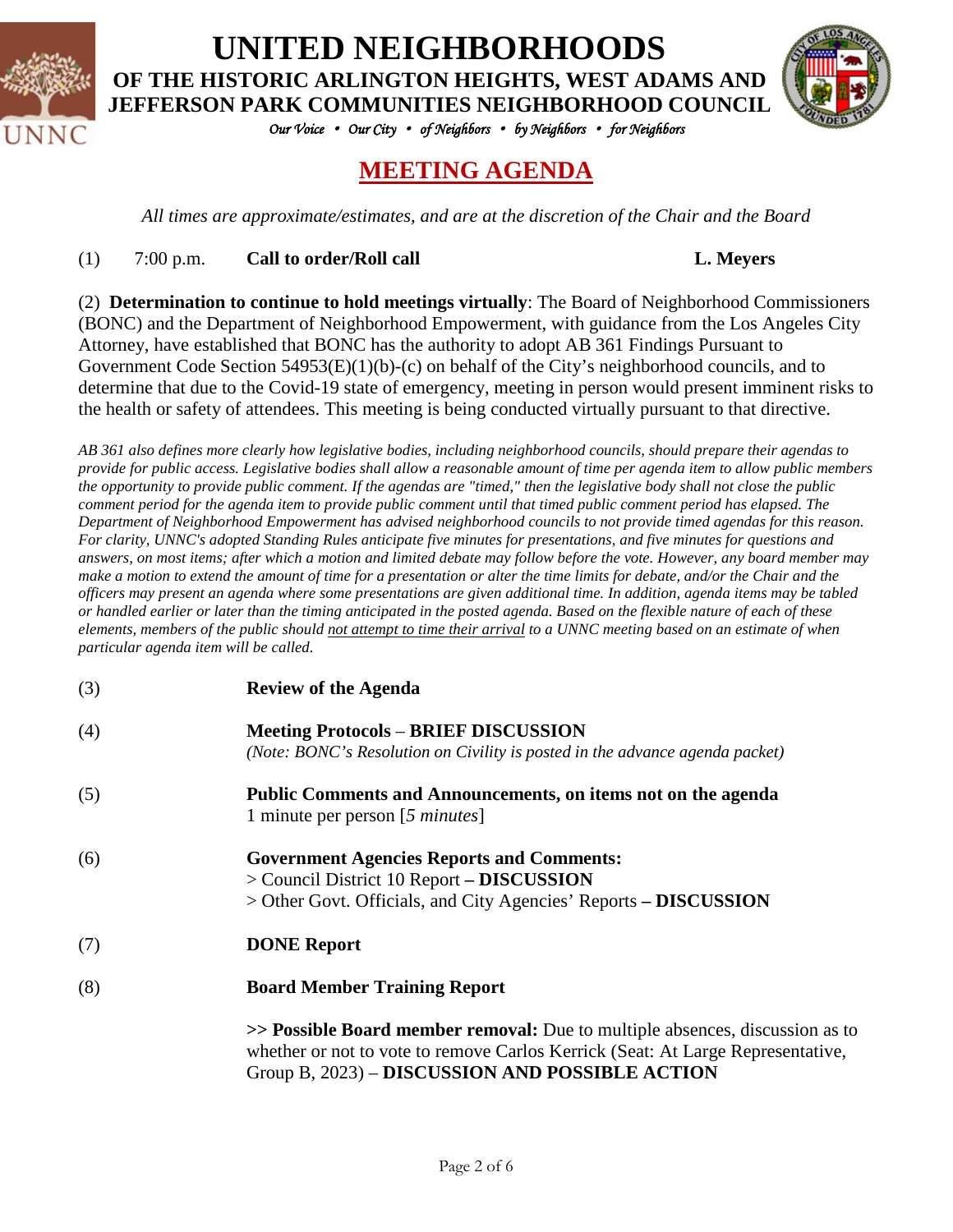



*Our Voice* • *Our City* • *of Neighbors* • *by Neighbors* • *for Neighbors* 

#### (9) **Appoint New UNNC Representative to LAX Roundtable**: Current LA Roundtable Rep John Arnold will resign. Curt Bouton requests to be appointed. – **DISCUSSION AND ACTION**

- (10) **Appoint Elections Chair for 2023 NC Elections:** NC elections will take place in Spring, 2023; UNNC's election date is Saturday, April 22, 2023. Discuss and appoint Election Chair. Brief review of Elections Worksheet; completed Worksheet is due on August 1, 2022. **– DISCUSSION AND ACTION**
- (11) **Slow Streets in Jefferson Park**: Update regarding status of the implementation of Permanent Slow Streets for approved section of Jefferson Park. – **DISCUSSION AND POSSIBLE ACTION**

#### (12) **Planning and Zoning Committee:**

- A. **Case No. DIR-2022-2244-TOC-HCA, 1851 S. Manhattan Place/2239 West Washington Blvd -** Proposed 4-story, 15,185-square-foot mixed-use building, with 20 residential units and 1 retail/commercial space of approximately 625 square feet. The project parcel is located in a C1.5-1VL-CPIO (South Los Angeles), TOC Tier 3 zone, and the applicant is applying for TOC incentives accordingly. Two residential units (10% of the total base units) will be affordable units at the Very Low Income level. TOC incentives requested include: on-menu height incentive for an 11-foot increase from 45' to 56' feet; and a base parking reduction incentive to allow 12 spaces (in a subterranean parking garage). Bicycle parking will be per code with 22 long-term bicycle parking spaces and 4 short-term spaces. Project includes amenity spaces, including a fitness room, lounge, deck and terrace, roof garden, and seating along Manhattan Place and Washington Blvd. The project proposes to demolish the existing vacant commercial building constructed in 1961. Review of the landscaping and trees plan. -- **DISCUSSION AND ACTION**
	- B. **Presentation and discussion of proposed UNNC Tree Policy:** Consider adopting UNNC tree policy for development projects and other matters. – **DISCUSSION AND ACTION**
	- **C. Follow-up to Previous Cases, ENS, and Old Business** -- **DISCUSSION AND POSSIBLE ACTION**

**>>** Update re: "Tree Canopy Protection" motion, Council File No. 15-0499-S2

#### (13) **Treasurer Update:**

**A. Administrative Packet Preview:** Discuss and Approve budget for 2022-2023. Discuss and Approve Administrative Packet. (Materials in agenda packet) – **DISCUSSION AND ACTION**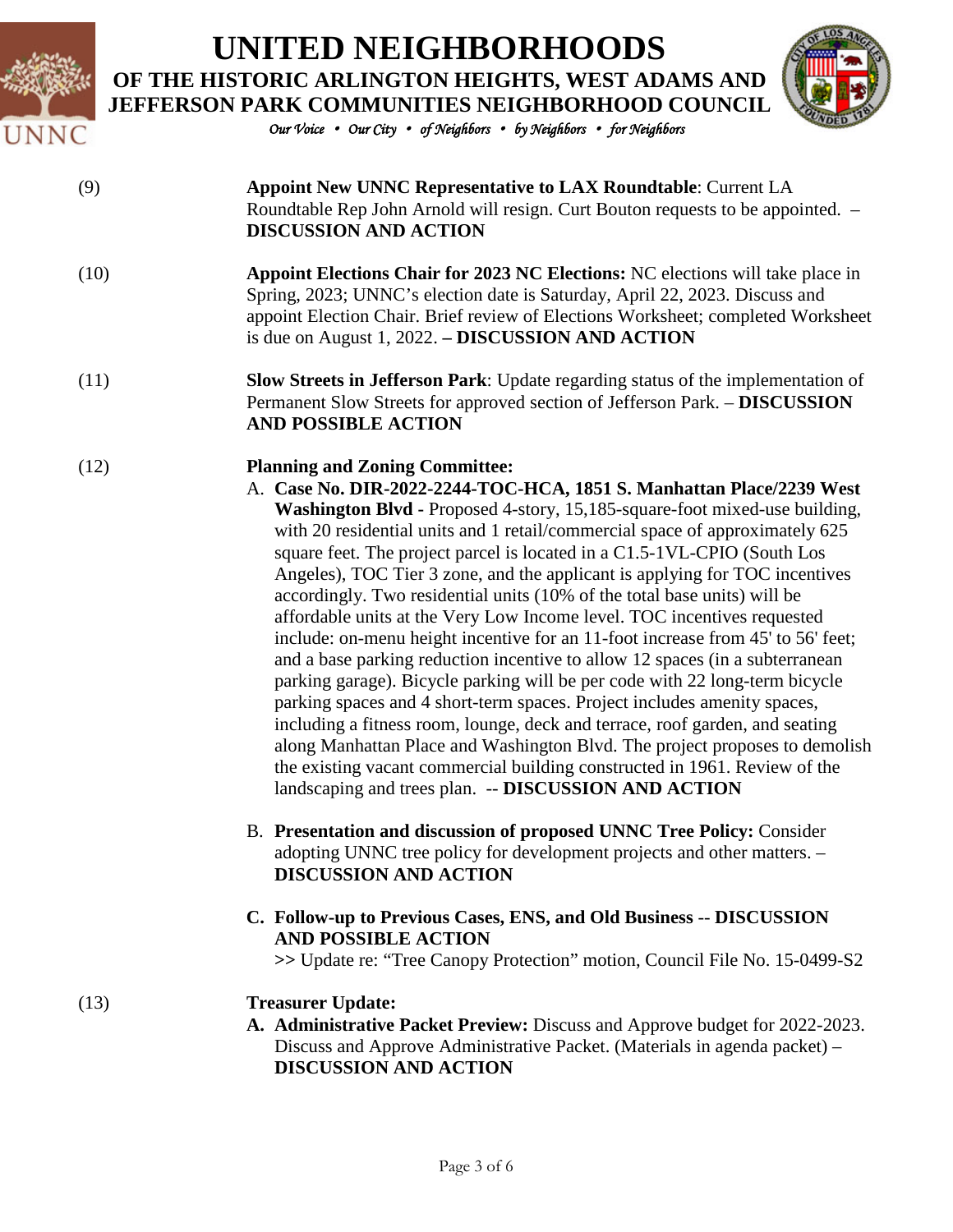



*Our Voice* • *Our City* • *of Neighbors* • *by Neighbors* • *for Neighbors* 

- **B. Review and Approve Monthly Expenditure Report(s) (MER) – ACTION**
- **C. Budget Snapshot:** Review of Available Funds balance for Fiscal Year 2021- 2022; status of pending projects. – **DISCUSSION**
- **D. Status of Approved NPGs:** Reports regarding prior NPGs. **DISCUSSION**

#### (14) **Executive Committee:**

- A. **Funding Request:** Outreach Committee request the purchase of UNNCbranded pens for outreach efforts. Request up to \$500.00. **-- DISCUSSION AND ACTION**
- B. **Funding Request**: Request funding to purchase additional possible items to utilize for UNNC outreach and other committees' functions, to utilize some remaining UNNC FY 2021-2022 funds. Items to be approved individually, and purchased separately. May include administrative adjustments to previously-approved items. **Request up to \$2,000.00.** – **DISCUSSION AND POSSIBLE ACTION**
- C. **Budget Adjustments after Approval of Funding Items:** Review 2021-2022 Budget categories and approve needed adjustments (if any). –**DISCUSSION AND POSSIBLE ACTION**
- (15) **Committee Reports and Updates**: *Committee chairs are requested to report on tasks or projects completed, projects they are working on, any events they have participated in, and updates regarding current issues of concern, if any*.
	- A. **Recreation & Parks Committee**: New Committee chair/co-chair is needed; appoint if possible. – **DISCUSSION AND POSSIBLE ACTION**

#### B. **Communications Committee**: **>>** Proposed You Tube live streaming of UNNC meetings. *CONTINUED FROM PRIOR MEETING*. **– DISCUSSION AND POSSIBLE ACTION**

C. **Other Committee Updates**, if any, including Follow-up to Previous Cases and Old Business. – **DISCUSSION AND ACTION**

#### (16) **President's Report**

**>> Update on filling vacant Governing Board positions. – DISCUSSION**

### (17) **Secretary's Report:**  A. **Approve May 5, 2022 Governing Board Meeting Minutes – DISCUSSION AND ACTION**

(18) **Adjourn**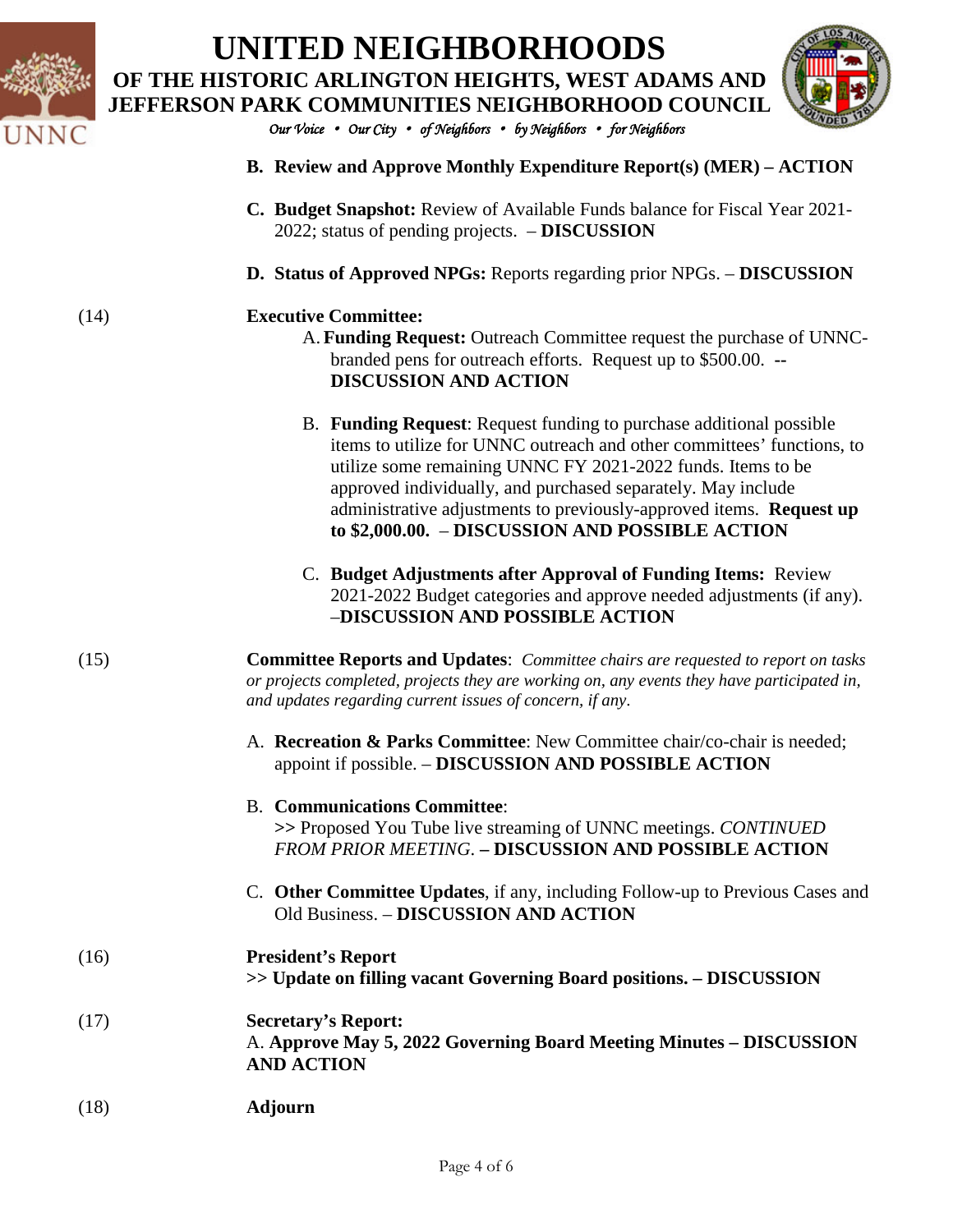



*Our Voice* • *Our City* • *of Neighbors* • *by Neighbors* • *for Neighbors* 

Comments from the public on agenda items will be heard only when the respective item is being considered. Comments from the public on other matters not appearing on the agenda that are within the Board's or Committee's jurisdiction will be heard during the General Public Comment period. Please note that under the Brown Act, the Board or Committee is prevented from acting on a matter that you bring to its attention during the General Public Comment period; however, the issue raised by a member of the public may become the subject of a future Board or Committee meeting. Public comment is limited to 1 minute per speaker, unless waived by the presiding officer of the Board or Committee. At this virtual meeting, when prompted by the presiding chair to provide public input, members of the public will be requested to dial \*9 or use the Raise Hand option on the computer, to address any agenda item before the Committee takes an action on an item.

**Further AB 361 Updates**: Public comment cannot be required to be submitted in advance of the meeting, only real-time public comment is required. If there are any broadcasting interruptions that prevent the public from observing or hearing the meeting, the meeting must be recessed or adjourned. If members of the public are unable to provide public comment or be heard due to issues within the Neighborhood Council's control, the meeting must be recessed or adjourned.

The agendas for the UNNC meetings are normally posted for public review at some locations that are currently closed due to the COVID-19 crisis. However, this agenda is posted at the following location: South Seas House, 2301 West 24<sup>th</sup> Street, Los Angeles 90018. The agenda is also posted as usual at the UNNC's official website at [www.UNNC.org.](http://www.unnc.org/)where you can also sign up to be notified of future meetings and events. Stakeholders may also subscribe to the City of Los Angeles Early Notification System (ENS), through the City's website at www.lacity.org, to receive notices for UNNC meetings. For more information, you may also contact the President of UNNC, at [president@UNNC.org](mailto:president@UNNC.org) or at 323-731-8686.

#### **Telecommunication Relay Services**

Telephone communication is one of the most important forms of communication in society today. Due to advancements in technology, telephone devices have evolved with new services and capabilities. Individuals who are deaf and hard of hearing, and individuals with a speech disability are following these trends and are rapidly migrating to more advanced telecommunications methods, both for peer-to-peer and third-party telecommunications relay service (TRS) communications. Telecommunications Relay Service is a telephone service that allows persons with hearing or speech disabilities to place and receive telephone calls. TRS is available in all 50 states, the District of Columbia, Puerto Rico and the U.S. territories for local and/or long distance calls.

TRS providers - generally telephone companies - are compensated for the costs of providing TRS from either a state or a federal fund. There is no cost to the TRS user. What forms of TRS are available? There are several forms of TRS, depending on the particular needs of the user and the equipment available: TRS includes: Text to Voice TIY-Based TRS; Speech-to-Speech Relay Service; Shared Non-English Language Relay Service; Captioned Telephone Relay Service; Internet Protocol Relay Service; and Video Relay Service.

Please visit this site for detail descriptions: <https://www.fcc.gov/consumers/guides/telecommunications-relay-service-trs>

Don't hang up! Some people hang up on TRS calls because they think the CA is a telemarketer. If you hear, "Hello. This is the relay service .. . " when you pick up the phone, please don't hang up! You are about to talk, through a TRS provider, to a person who is deaf, hard-of-hearing, or has a speech disability.